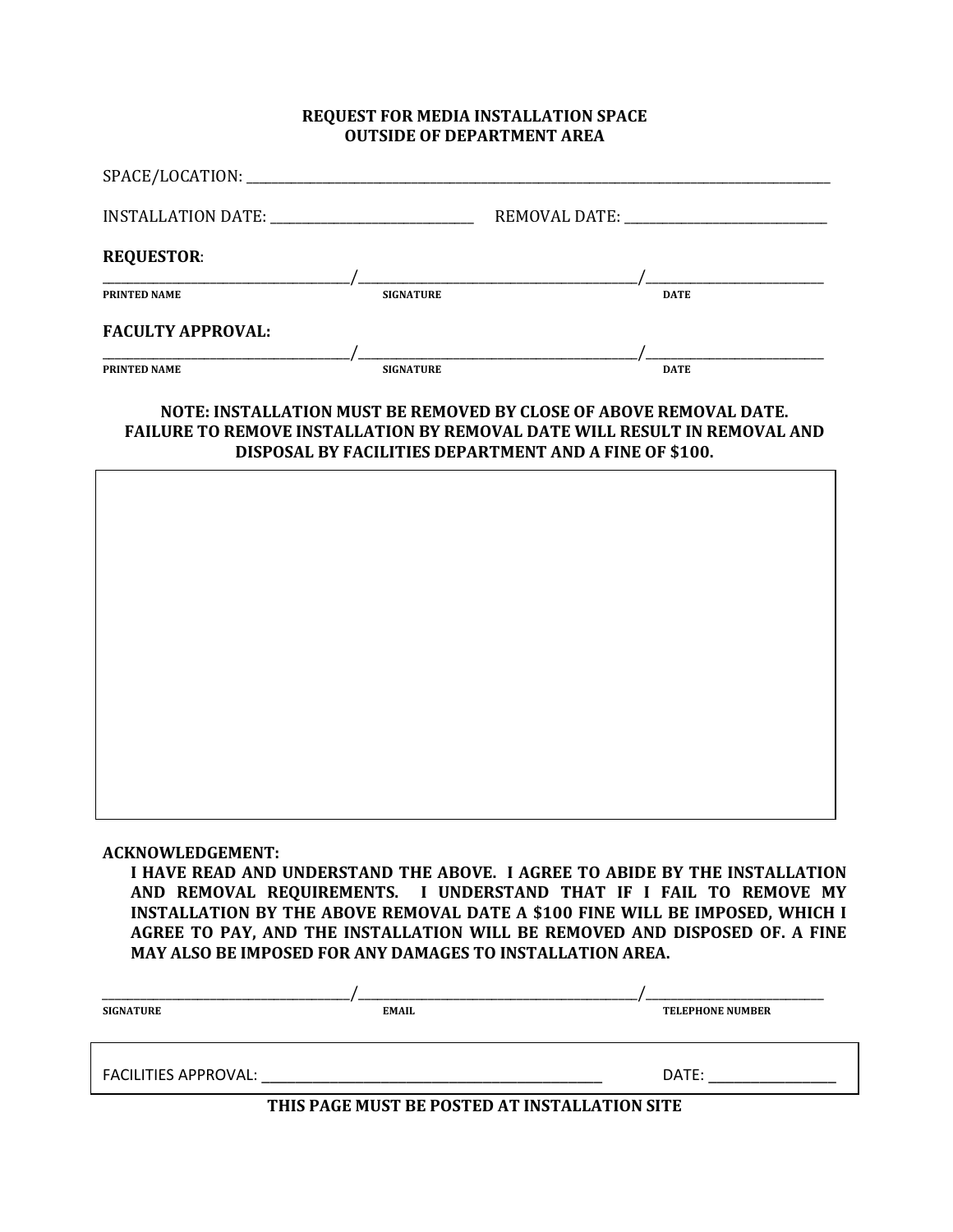

# **INSTALLATION POLICIES AND SAFETY GUIDELINES**

## **SECURITY**

You are responsible for properly securing artwork, AV and digital equipment, and other personal and Institute property used in your exhibition. Equipment must be secure in a manner that does not harm or disable any aspect of that equipment.

CIA is not responsible for theft or damage to student property, or Institute property checked out to you. Theft has been known to happen, so use common sense. Don't leave radios and tools out overnight or unattended. Small items—easily concealed under a coat, in a purse or pocket—are highly vulnerable to theft during the exhibition.

### **INSURANCE**

It is your responsibility to install your work securely to guard against damage, loss, or injury by providing the necessary pedestals etc., with vitrines for extremely fragile work or items made from precious materials and of small dimensions. You may also wish to install stanchions or label such pieces "Fragile, Do Not Handle." It is better to overly secure your work than to experience a preventable loss.

CIA will not be responsible for theft or damage of art or equipment. The Institute will NOT provide insurance for your work, nor for Institute equipment or materials used in your presentation. You will be financially responsible for any loss or damage.

## **TRANSPORTATION**

You are responsible for transporting all materials and/or artwork to the exhibition site.

## **PERSONAL SAFETY**

While in the exhibition site, always wear shoes and use proper safety protection (safety goggles, gloves, etc.). Alcohol and drug use is strictly prohibited in any CIA building. An alcohol/drug free environment is essential for preventing injuries and maintaining a safe environment. Smoking/vaping is not permitted on campus, with the exception of the designated smoking area outside. Fire escapes are only to be used in an emergency. Never open the windows-ask someone from the exhibition staff to open windows if you need more ventilation. Security personnel are available upon request to escort you to your car during installation/de-installation. Please call ext. 7330 for an escort.

## **GENERAL GUIDELINES:**

- You may NOT exceed the limits of your approved and designated space.
- Installations with a performative element in their work must discuss it with their faculty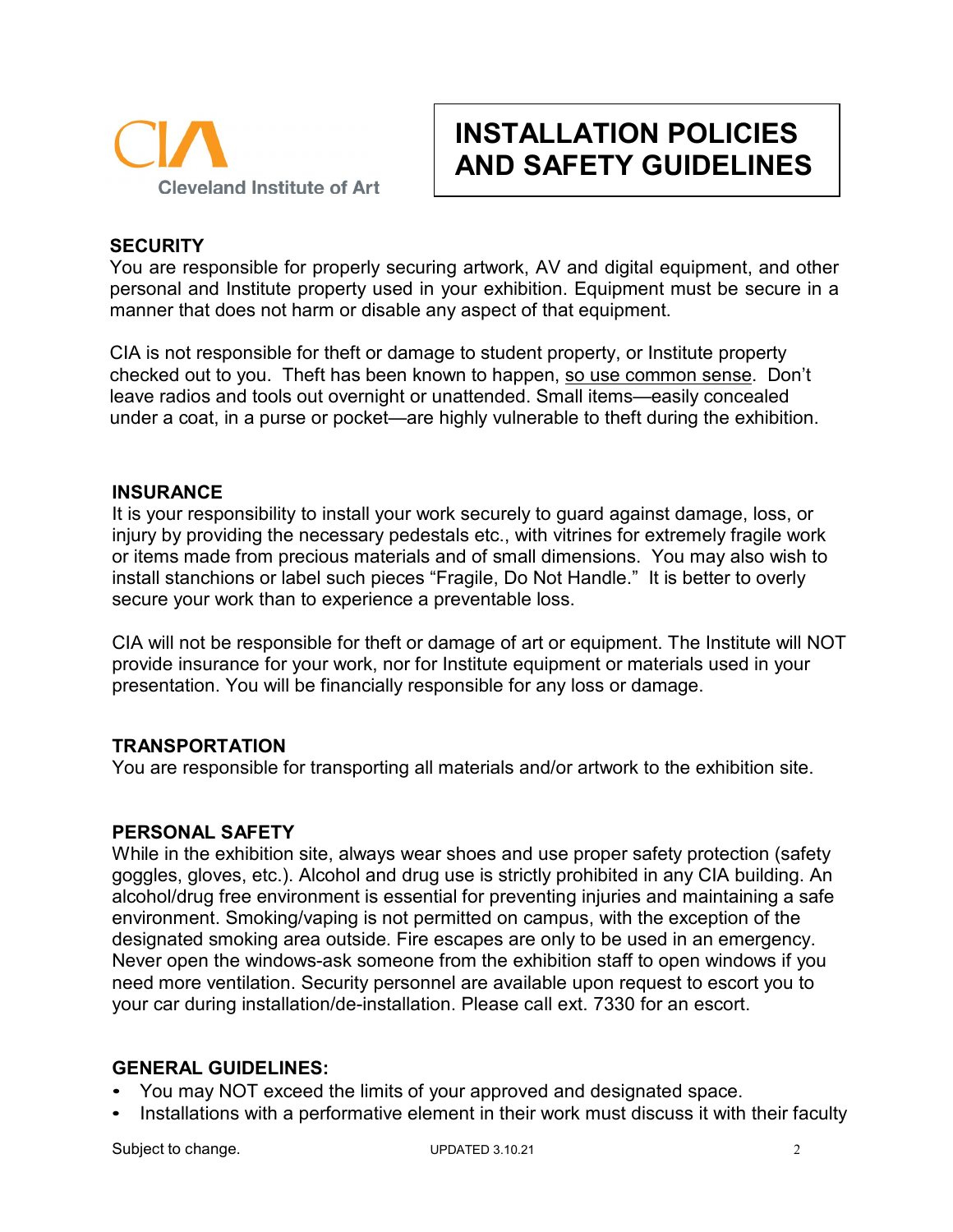advisor and facilities prior to installation.

- Use stable/wide base pedestals for heavy objects to avoid toppling.
- If enclosing AV or digital equipment in a case or container, leave adequate space for proper ventilation of the equipment.

# **GENERAL FACILITY**

- Paths to exits must be no less than 5 feet wide and must not be blocked.
- Door/entry ways to exhibit spaces should be maintained at 36" minimum.
- In accordance with the American Disabilities Act, the exhibition spaces should be wheelchair accessible. Stairs, handrails, elevated pieces, etc. must meet or exceed American Disabilities Act (ADA) and occupational Safety and Health Administration (OSHA) regulations.
- No artwork, object or illumination shall be placed in the line of vision to distract attention from exit or navigational signs.
- Installations maximum height must be 18" below the height of the sprinkler heads or ceiling, whichever is lower.
- **Any ceiling suspended installation requires proper approval from facilities. Any violation is subject to removal.**
- Incorporating CIA safety/security devices (for example: fire extinguishers, exit signs, door alarms, etc.) into student artwork is prohibited.
- Any bulb exceeding 100 watts must be pre-approved by the Director of Facilities.
- Hallway lights must remain ON at all times; no modification to existing ceiling fixtures is permitted.
- Wheels must remain attached to the moveable walls; you are not allowed to remove the wheels for any reason. Any modification to moveable walls must first be approved by facilities.

# **EXHIBIT**

The following policies are intended to protect you, your artwork, and anyone who will view your presentation:

# **PROHIBITED**

- Open flames including, but not limited to candles.
- Blood-borne pathogens (BBP) or BBP sources (no blood, urine, bodily fluids, etc.)
- Oil based paint and solvents. Water-based paints are permitted.
- Animals (alive or dead) and untreated hides.
- Flammable, corrosive, and other hazardous materials.
- Other items deemed to be prohibited under similar circumstances, as determined by the Director of Facilities and the Gallery Director.
- Food items/perishables.
- Water features and other liquids.
- Installations in elevators, restrooms, stairwells and doorways.
- Non-flame retardant materials (ie. Furniture, blankets, sheets, curatins).